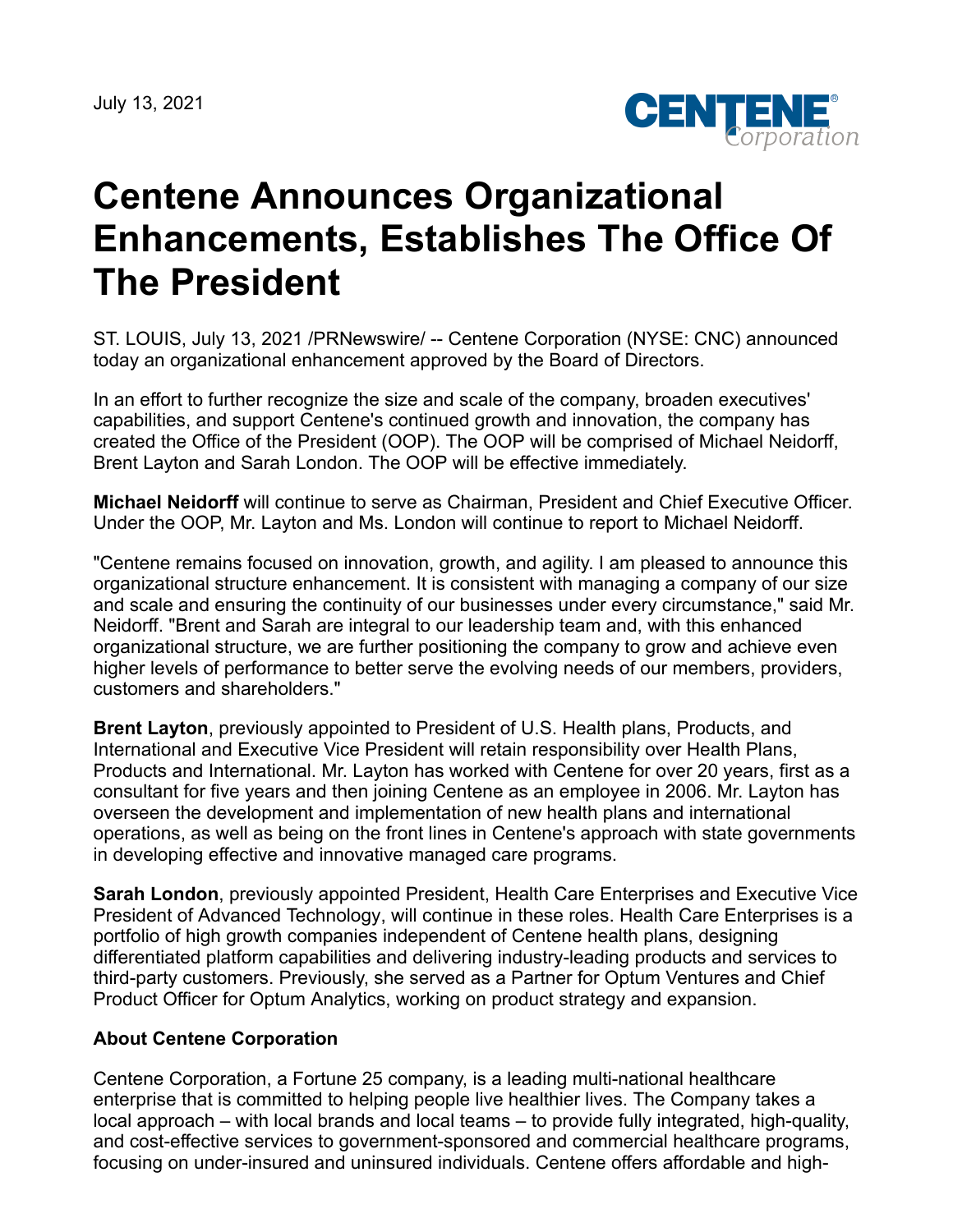quality products to nearly 1 in 15 individuals across the nation, including Medicaid and Medicare members (including Medicare Prescription Drug Plans) as well as individuals and families served by the Health Insurance Marketplace, the TRICARE program, and individuals in correctional facilities. The Company also serves several international markets, and contracts with other healthcare and commercial organizations to provide a variety of specialty services focused on treating the whole person. Centene focuses on long-term growth and the development of its people, systems and capabilities so that it can better serve its members, providers, local communities, and government partners.

## *Cautionary Statements on Forward-Looking Statements of Centene Corporation*

*All statements, other than statements of current or historical fact, contained in this communication are forward-looking statements. Without limiting the foregoing, forwardlooking statements often use words such as "believe," "anticipate," "plan," "expect," "estimate," "intend," "seek," "target," "goal," "may," "will," "would," "could," "should," "can," "continue" and other similar words or expressions (and the negative thereof). Centene Corporation and its subsidiaries (the "Company", "our", or "we") intends such forwardlooking statements to be covered by the safe-harbor provisions for forward-looking statements contained in the Private Securities Litigation Reform Act of 1995, and we are including this statement for purposes of complying with these safe-harbor provisions. In particular, these statements include, without limitation, statements about Centene's settlements with Ohio and Mississippi to resolve claims made by the states with regard to practices at Envolve, our pharmacy benefits manager subsidiary, and other possible future claims and settlements related to the practices at Envolve and our ability to settle claims with other states within the reserve estimate we have recorded and on other acceptable terms, or at all, intended use of proceeds from this offering, including in connection with the Magellan Acquisition, future operating or financial performance, market opportunity, growth strategy, competition, expected activities in completed and future acquisitions, including statements about the impact of the Magellan Acquisition, Centene's completed acquisition of WellCare Health Plans, Inc., a Delaware corporation and a wholly-owned subsidiary of the Company ("WellCare," and such acquisition, the "WellCare Acquisition"), other recent and future acquisitions, investments and the adequacy of Centene's available cash resources.*

*These forward-looking statements reflect Centene's current views with respect to future events and are based on numerous assumptions and assessments made by Centene in light of Centene's experience and perception of historical trends, current conditions, business strategies, operating environments, future developments and other factors Centene believes appropriate. By their nature, forward-looking statements involve known and unknown risks and uncertainties and are subject to change because they relate to events and depend on circumstances that will occur in the future, including economic, regulatory, competitive and other factors that may cause Centene's or its industry's actual results, levels of activity, performance or achievements to be materially different from any future results, levels of activity, performance or achievements expressed or implied by these forward-looking statements. These statements are not guarantees of future performance and are subject to risks, uncertainties and assumptions. All forward-looking statements included in this communication are based on information available to Centene on the date of this communication. Except as may be otherwise required by law, Centene undertakes no obligation to update or revise the forward-looking statements included in this communication, whether as a result of new information, future events or otherwise, after the date of this communication. You should not place undue reliance on any forward-looking statements, as actual results may differ materially from projections, estimates, or other forward-looking statements due to a variety of important factors, variables and events including but not*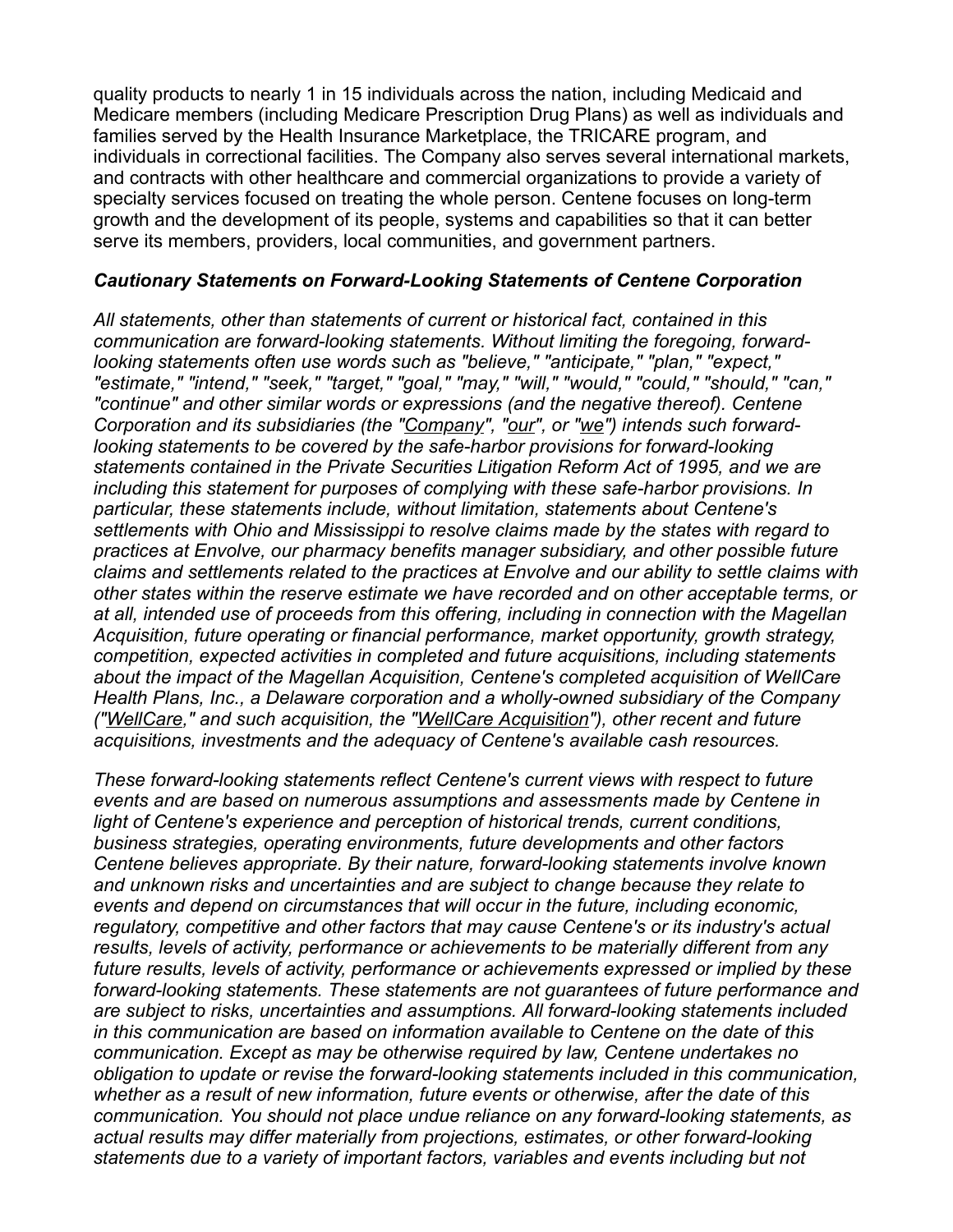*limited to: the impact of the novel strain of coronavirus ("COVID-19") on global markets, economic conditions, the healthcare industry and Centene's results of operations and the response by governments and other third parties; the risk that regulatory or other approvals required for the Magellan Acquisition may be delayed or not obtained or are subject to unanticipated conditions that could require the exertion of management's time and our resources or otherwise have an adverse effect on Centene; the possibility that certain conditions to the consummation of the Magellan Acquisition will not be satisfied or completed on a timely basis and accordingly the Magellan Acquisition may not be consummated on a timely basis or at all; uncertainty as to the expected financial performance of the combined company following completion of the Magellan Acquisition; the possibility that the expected synergies and value creation from the Magellan Acquisition or the WellCare Acquisition (or other acquired businesses) will not be realized, or will not be realized within the respective expected time periods; the risk that unexpected costs will be incurred in connection with the completion and/or integration of the Magellan Acquisition or that the integration of Magellan Health will be more difficult or time consuming than expected; the risk that potential litigation in connection with the Magellan Acquisition may affect the timing or occurrence of the Magellan Acquisition or result in significant costs of defense, indemnification and liability; a downgrade of the credit rating of our indebtedness, which could give rise to an obligation to redeem existing indebtedness; the inability to retain key personnel; disruption from the announcement, pendency, completion and/or integration of the Magellan Acquisition or from the integration of the WellCare Acquisition, or similar risks from other acquisitions we may announce or complete from time to time, including potential adverse reactions or changes to business relationships with customers, employees, suppliers or regulators, making it more difficult to maintain business and operational relationships; Centene's ability to accurately predict and effectively manage health benefits and other operating expenses and reserves, including fluctuations in medical utilization rates due to the impact of COVID-19; competition; membership and revenue declines or unexpected trends; changes in healthcare practices, new technologies, and advances in medicine; increased healthcare costs; changes in economic, political or market conditions; changes in federal or state laws or regulations, including changes with respect to income tax reform or government healthcare programs as well as changes with respect to the Patient Protection and Affordable Care Act ("ACA") and the Health Care and Education Affordability Reconciliation Act, collectively referred to as the ACA and any regulations enacted thereunder that may result from changing political conditions, the new administration or judicial actions, including the ultimate outcome in "Texas v. United States of America" regarding the constitutionality of the ACA; rate cuts or other payment reductions or delays by governmental payors and other risks and uncertainties affecting Centene's government businesses; Centene's ability to adequately price products; tax matters; disasters or major epidemics; changes in expected contract start dates; provider, state, federal, foreign and other contract changes and timing of regulatory approval of contracts; the expiration, suspension, or termination of Centene's contracts with federal or state governments (including but not limited to Medicaid, Medicare, TRICARE or other customers); the difficulty of predicting the timing or outcome of pending or future legal and regulatory proceedings or matters, including the ongoing regulatory review of claims against our PBM business or whether additional claims, reviews or investigations relating to our PBM business will be brought by other states, the federal government or shareholder litigants, or government investigations; challenges to Centene's contract awards; cyberattacks or other privacy or data security incidents; the exertion of management's time and Centene's resources, and other expenses incurred and business changes required in connection with complying with the undertakings in connection with any regulatory, governmental or third party consents or approvals for acquisitions, including the Magellan Acquisition; disruption caused by significant completed and pending acquisitions making it*